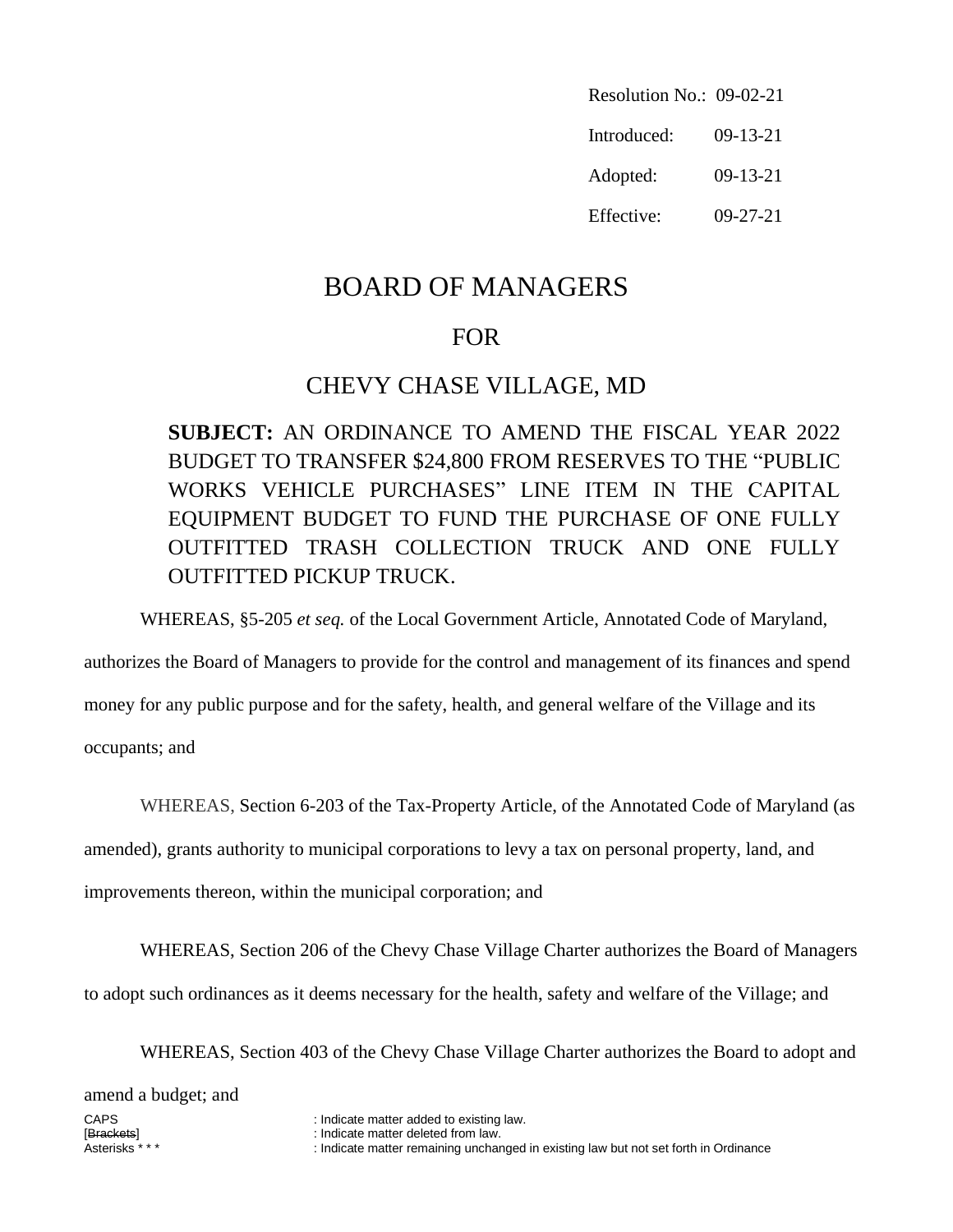WHEREAS, the Board of Managers has determined that pursuant to the Village Manager's recommendation, the costs for the scheduled purchase of a fully outfitted replacement trash collection truck and a fully outfitted replacement pickup truck for use by the Public Works Department will exceed the amount authorized in the adopted budget for the 2022 Capital Projects budget and that \$24,800 should be transferred from reserves to the "Public Works Vehicle Purchases" line item in the Capital Equipment budget to fund the expenditures; and

WHEREAS, the Board of Managers has determined that an amendment to the Budget Ordinance is required to reflect the transfer of funds; and

WHEREAS, the Board of Managers finds that the budget amendment as hereinafter set forth is necessary to assure the good government of the Village; for the protection and preservation of the Village's property, rights and privileges; for the preservation of peace and good order; for securing persons and property from violence, danger and destruction; and for the protection and promotion of the health, comfort, and convenience of the residents of the Village.

NOW THEREFORE, the Board of Managers of Chevy Chase Village does hereby adopt the following ordinance:

> AN ORDINANCE TO AMEND THE FISCAL YEAR 2022 BUDGET TO TRANSFER \$24,800 FROM RESERVES TO THE "PUBLIC WORKS VEHICLE PURCHASES" LINE ITEM IN THE CAPITAL EQUIPMENT BUDGET TO FUND THE PURCHASE OF ONE FULLY OUTFITTED TRASH COLLECTION TRUCK AND ONE FULLY OUTFITTED PICKUP TRUCK.

#### SECTION 1.

BE IT ORDAINED AND ORDERED this  $13<sup>th</sup>$  day of September, 2021, by the Board of Managers of Chevy Chase Village, acting under and by virtue of the authority granted to it by §5-201 *et seq.* of the Local Government Article, Annotated Code of Maryland, and Sec. 206 and 403 of the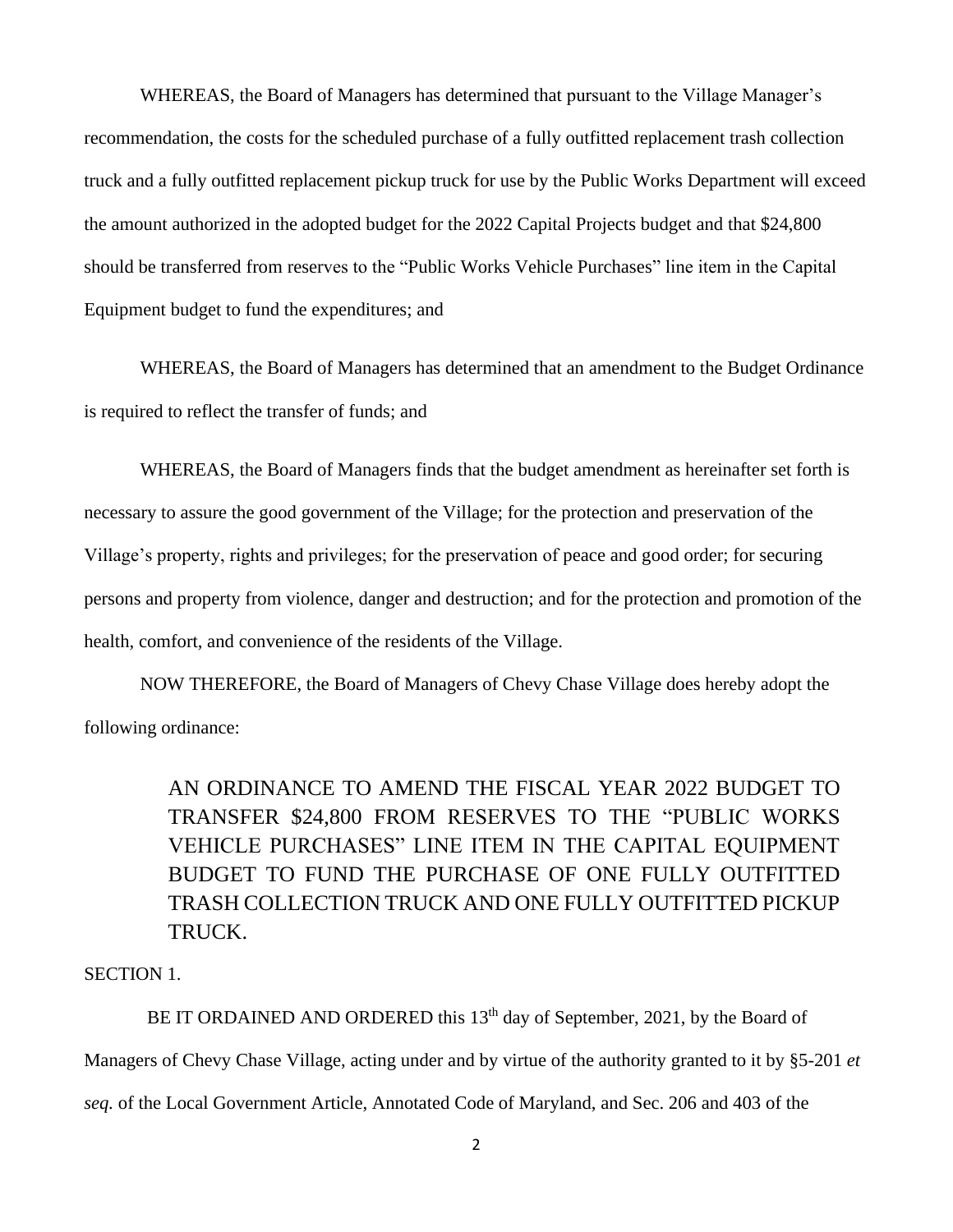Village Charter, that the budget adopted for the 2022 fiscal year, from July 1, 2021 through June 30, 2022, be and the same hereby is amended to:

Amend the fiscal year 2022 budget to transfer \$24,800 from reserves to the "Public Works Vehicle Purchases" line item in the Capital Projects budget to fund the purchase of one fully outfitted replacement trash collection truck and one fully outfitted replacement pickup truck for use by the Public Works Department.

AND BE IT FURTHER ORDAINED AND ORDERED, this  $13<sup>th</sup>$  day of September, 2021, by the Board of Managers of Chevy Chase Village, acting under and by virtue of the authority granted to it by §5-201 *et seq.* of the Local Government Article, Annotated Code of Maryland and Sec. 206 and Sec. 403 of the Village Charter that:

- (1) If any part or provision of this ordinance is declared by a court of competent jurisdiction to be invalid, the part or provision held to be invalid shall not affect the validity of the ordinance as a whole or any remaining part thereof; and
- (2) This ordinance shall take effect on the  $27<sup>th</sup>$  day of September, 2021, provided the same is posted at the Village Office for fourteen (14) days prior thereto.

#### CHEVY CHASE VIILAGE

\_\_\_\_\_\_\_\_\_\_\_\_\_\_\_\_\_\_\_\_\_\_\_\_\_\_\_\_\_\_\_

Elissa A. Leonard, Chair Board of Managers Chevy Chase Village

ATTEST:

Shana R. Davis-Cook, Village Manager

\_\_\_\_\_\_\_\_\_\_\_\_\_\_\_\_\_\_\_\_\_\_\_\_\_\_\_\_\_\_\_\_\_\_\_\_